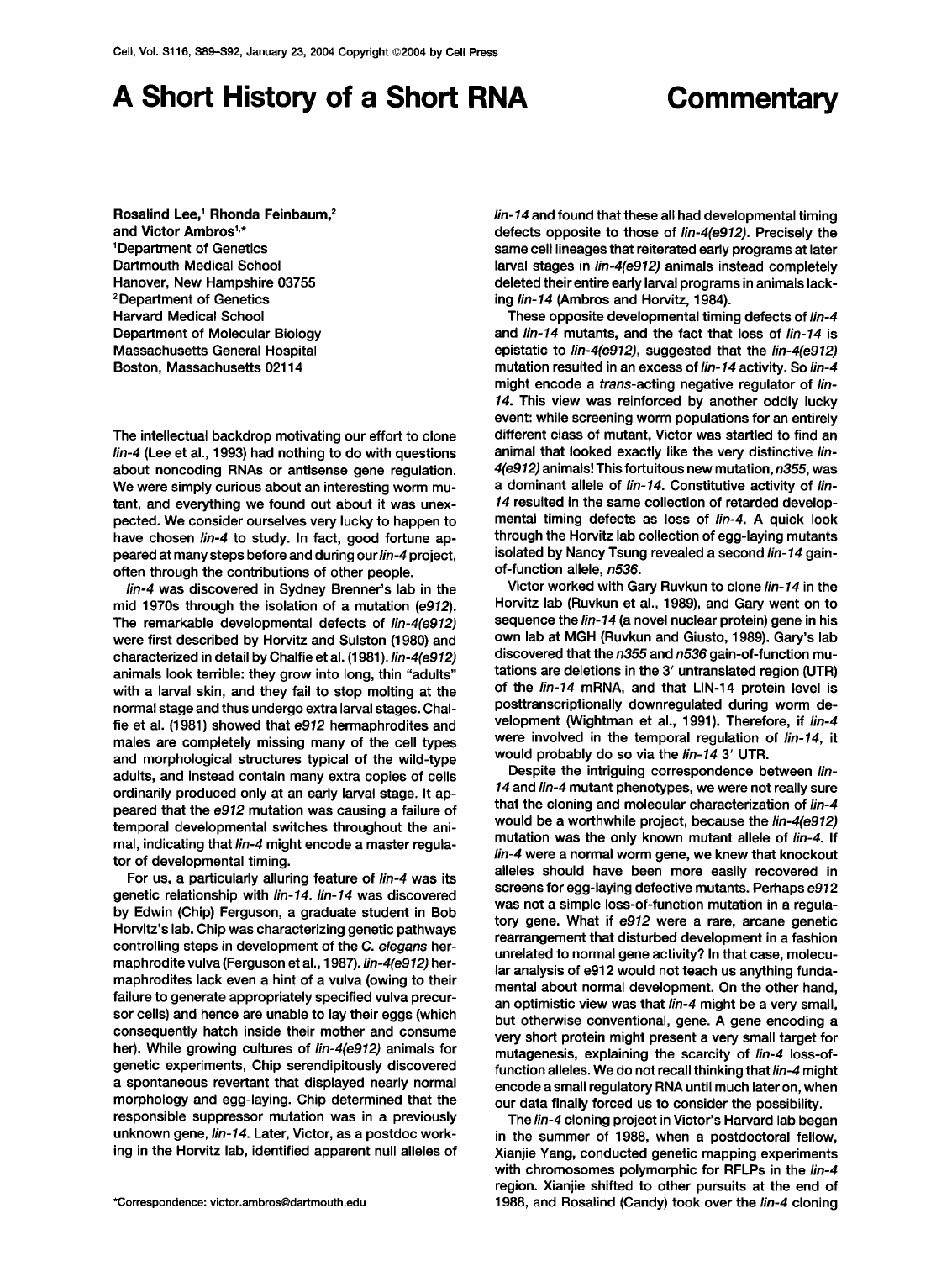project in January, 1989. Using the recombinant chromosomes that Xianjie had generated, Candy mapped the physical location of *lin-4(e912)* to a several hundred kilobase genomic interval. Candy then began to probe Southern blots of DNA from *lin-4(e912)* animals to determine if a DNA lesion could be identified associated with the mutation. To assay large regions of genomic DNA, she purified yeast artificial chromosome clones and used entire YACs as probes to Southern blots. These blots often produced a blizzard of hybridizing bands, but amazingly, Candy found a lesion in *e912* DNA as a missing 5 kb EcoRI restriction fragment detected in wildtype DNA by one particular YAC probe. Candy then used that YAC as the basis for identifying smaller clones that also detected the 5 kb band altered by *e912.* 

In the fall of 1989, Rhonda joined the project and initiated a genetic analysis of *lin-4,* including screens for new alleles, which we felt would be critical for ultimately pinning down the gene. Although the long shot gamble of attempting to find a gene using only a single allele seemed to be paying off, there was a problem: Candy found that the *e912* lesion was complicated and involved both the deletion and rearrangement of genomic sequences. A large lesion such as this could have affected multiple genes, and so we were faced with the possibility that the *lin-4(e912)* phenotype could have been caused by the combination of mutations in multiple genes. Rhonda set about to address this issue by testing for transformation rescue of the *lin-4(e912)* phenotype using the set of smaller genomic DNA clones that Candy had isolated. Rhonda found that one of these clones, corresponding to a 3.2 kb restriction fragment (2DCla), rescued *lin-4(e912)* completely. Although the *e912* lesion extended well beyond the boundaries of 2DCla, these 3.2 kilobases had to contain *lin-4.* Rhonda made several Bal-31 deletions to pinpoint the rescuing fragment more precisely.

These were the days before complete annotated genomic sequences or automated sequencing, so Candy sequenced 2DCla by primer walking and probed cDNA libraries with 2DCla to identify candidate *lin-4* open reading frames. Candy found a cDNA overlapping 2DCla, and so for a brief time, the predicted open reading frame of that cDNA was elevated to the status of a putative *lin-4* protein. But little of that cDNA was contained in 2DCla, making it a doubtful source of 2DCla's rescuing activity. Moreover, another clone that overlapped 2DCla by only a few hundred base pairs also rescued *lin-4.* We were forced to admit that *lin-4* probably was contained in that very small region. When we found that a 700 bp Sal fragment rescued *lin-4(e912),* we began to think that *lin-4* was odd indeed: the 700 bp Sal fragment contained all *oflin-4,* and yet no respectable ORFs were predicted (no matter how many times we resequenced it!).

At this point we began to suspect that the *lin-4* gene product might be a noncoding RNA, but admittedly, the 700 bp rescuing sequence did contain some very short open reading frames (although these lacked initiator codons and/or proper stop signals). To unequivocally determine whether any of these putative tiny polypeptides mattered for *lin-4* function, Candy cloned and sequenced functional *lin-4* from the genomes of three other *Caenorhabditis* species and found that all but a few of the putative *lin-4* micropepetides were eliminated in one or more of these other species. For the remaining putative ORFs, Rhonda introduced frameshift mutations into the C. *elegans* sequence and found that *lin-4* function was unperturbed. So, once and for all, we were sure that *lin-4* could not encode a protein. In late 1991, we began to assay for a *lin-4* transcript by RNase protection, using probes from both strands of the whole 700 bp *lin-4* sequence. Rhonda had to take a break for maternity leave in January, 1992, so Victor took over the RNase protection experiments.

We were definitely *not* expecting to find a transcript as short as 22 nt, and so we missed it for quite a while. We saw a protected species (first in February of 1992) about 60 nt in length (lin-4L), and even that seemed incredibly short for a real gene product. By mid-March of 1992, we knew the approximate position of sequences transcribed into lin-4L, and that lin-4L was predicted to form a hairpin. We began to think that the 60 nt hairpin could be the negative regulator of LIN-14 gene expression. Victor reported the RNase protection results at an informal "tea-associated research talk (TART)" with Margaret Baron's lab, and Margaret suggested that we should take more seriously the whopping protected signal at the bottom of the gel, running at around 20 nt. Despite its relative abundance compared to lin-4L, we had been inclined to dismiss this very small material as probe-specific background (although we had to admit that it was absent in samples from *lin-4(e912)!).* Margaret's comment prompted us to consider that perhaps the small material represented a real *lin-4* transcript after all. So, when our RNase protection experiments finally confirmed *lin-4S* clearly in May of 1992, we realized that the major *lin-4* gene product was ridiculously smallabout 20 nt.

We were still troubled by the existence of only one known *lin-4* mutant allele, the complex *e912* aberration. If *lin-4* were a single gene residing in the 700 bp Sal region, then it ought to be possible to find a point mutation in that sequence that would cause a phenotype like that of *e912.* Here's where Rhonda's screen for new EMS-induced alleles of *lin-4* paid off: she had identified *lin-4(ma161)* by its failure to complement *e912,* and sequencing showed that *ma161* is a single base pair change within the lin-4S sequence. This reinforced our conviction that *lin-4* was a single gene and that lin-4S was almost certainly its functional product.

How and when was the complementarity to *lin-14*  noticed? In our minds, an antisense RNA hypothesis grew from our proof that *lin-4* could not encode a protein, and this was supported by reading a report in *Cell*  (Hildebrandt and Nellen, 1992) about a case of natural antisense in a eukaryote, *Dictyostelium.* Most importantly, however, Gary Ruvkun's lab had identified evolutionally conserved sequences in the 3' UTR of *lin-14* in a region of the mRNA responsible for the downregulation of LIN-14; we and Gary's lab knew that these sequences could contain the elements through which *lin-4* acts. Gary shared his *lin-14* UTR sequences with us, and we sent the *lin-4* sequences to Gary. On precisely the same day in June of 1992, Victor and Gary independently noticed the antisense complementarity between *lin-4* and */in- 14.* Victor immediately called Gary; each of them read the complementary sequences to the other over the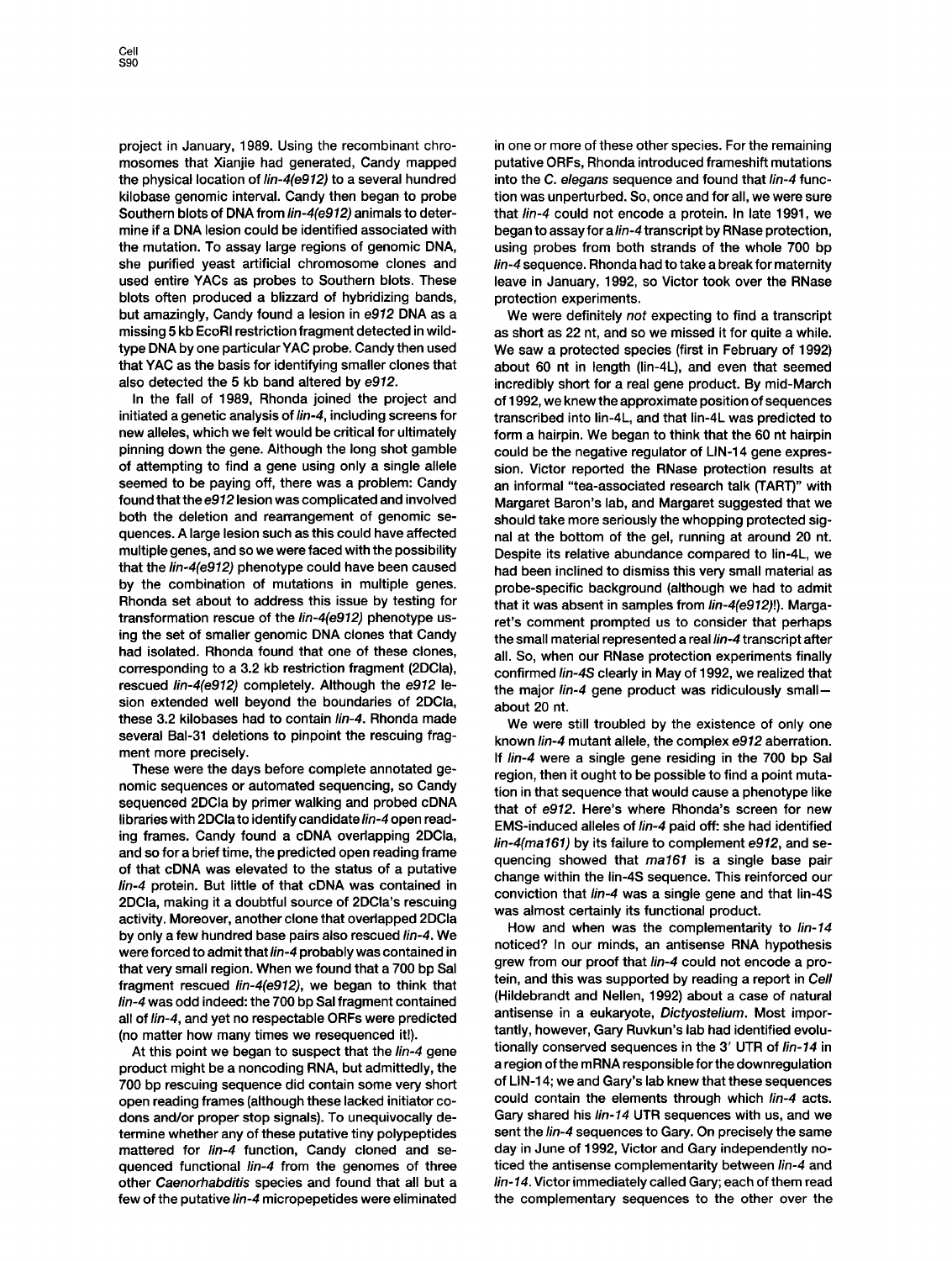phone, practically in unison. That was a very happy shared moment.

Victor reported the *lin-4* noncoding RNA and its complementarity to lin-14 at the Molecular Genetics Gordon Conference in the summer of 1992, and at that meeting, Ben Lewin approached Victor: "When the story's ready, send it to us." But a major obstacle to completing the work and writing it up was that Victor and Candy had to move the lab from Harvard to Dartmouth in the summer of 1992, and Rhonda was unable to move for family reasons. Gary Ruvkun kindly provided Rhonda space in his lab at MGH, and Rhonda spent the winter of 1992/ 1993 there mapping more precisely the ends of the *lin-4*  transcripts by nuclease protection and primer extension. Rhonda also developed a Northern blot assay for lin-4S, critical for confirming that the transcripts were not significantly modified at their ends; Victor was haunted by the possibility that *lin-4* RNA could, perversely, be covalently linked to a protein, like the poliovirus RNA of his PhD thesis (Pettersson et al., 1978). Candy pressed forward with various hybridization strategies for cloning *lin-4* sequences from other animals, including other nematodes. These attempts were unsuccessful, because, although we now know that even mammals have *lin-4-related* miRNAs (Lagos-Quintana et al., 2003), they are too divergent in sequence to have been identified by hybridization with *lin-4* probe.

We began writing in early 1993, and Gary and Victor submitted our respective manuscripts to *Cell* on the same day in early August. After the inevitable back-andforth with the editors, the manuscripts were accepted (despite our manuscript being riddled with a particularly annoying grammatical error, prompting Ben Lewin to write, "1 am reaching a point of irritation with 'it's' with the inappropriate apostrophe that may lead to the rejection of papers just on the grounds of grammatical insufficiency!").

Then came real trouble: Rhonda and Candy had decided that it was essential that their collaboration be recognized by an "equal contribution" notice on the title page of the paper. Victor had naively assumed that this would be routine, but after the paper was accepted, the *Cell* editors notified us that it was *Cell's* long-standing policy that "equal contribution" notices must be placed in the Acknowledgments, and never on the title page. We sent *Cell* what we thought was a beautifully persuasive letter urging a change of policy. Apparently, Ben Lewin was out of the office, so in a follow-up phone call, an Associate Editor took it upon himself to cut off negotiations with the warning, "If you persist in this matter, your name will go on the list of people whose manuscripts are not welcome at *Cell."* Although we thought that this was probably a bad joke (it seemed very unlikely that *Cell* would keep such a list), we were nevertheless sufficiently intimidated to wonder what to do next. We even considered withdrawing the paper from *Cell,* although we felt obligated to stick to the plan to publish together with Wightman et al. (1993). As if by magic, with no further appeals from us, Ben Lewin wrote a few days later to tell us that *Cell* had changed its policy, and henceforth authors' equal contribution notices could be placed on the title page! This was a relief, and also a source of pride for us, to think that ours would be a

seminal paper-at least with regard to this small bit of *Cell* editorial policy.

While paging through our notebooks to prepare this piece, we were astonished at how much science has changed in just ten years. All our sequencing was done by hand using 18-inch gels and autoradiography. The worm genome was still a collection of loosely arranged contigs of YACS and cosmids whose ends were unclear. The best software available for sequence alignment was GCG, which we accessed by obtuse line commands to a lethargic central mainframe. Creating the alignments in Figure 3 of our paper by hand seemed to take months- $a$ task that would be trivial with modern software. However, by far, the most dramatic difference between now and 10 years ago for us is that in 1993 there was no interest in *lin-4* or its little RNA product outside of a very small circle of friends. Competition was nonexistent, permitting us to take the time to really do a thorough job on the *lin-4* story. We felt that an odd gene such as *lin-4* required an extra level of careful experimental proof, and it is that thoroughness and accuracy of which we are most proud. We were free to spend almost four years on the project, which is unthinkable nowadays. Today, the competitive atmosphere surrounding miRNA research forces us to publish quickly, more incrementally, and sometimes without the extra layers of proof that we would prefer.

Our *lin-4* project benefited enormously from the resources of a strong *C. elegans* research community and its sense of open communication. For example, the mutually reinforcing quality of our paper and the Wightman et al. (1993) paper is the consequence of an open sharing of unpublished data and ideas. The project would have taken far longer without the C. *elegans* physical map and clone resources (Coulson et al., 1988). The *lln-4*  story is one of persistent curiosity, luck, timing, and the generosity of colleagues.

## **References**

Ambros, V., and Horvitz, H.R. (1984). Heterochronic mutants of the nematode *Caenorhabditis elegans.* Science *226,* 409-416.

Chalfie, M., Horvitz, H.R., and Sulston, J.E. (1981). Mutations that lead to reiterations in the cell lineages of C. *elegans.* Cell *24,* 59-69.

Coulson, A., Waterston, R., Kiff, J., Sulston, J., and Kohara, Y. (1988). Genome linking with yeast artificial chromosomes. Nature *335,*  184-186.

Ferguson, E.L., Sternberg, P.W., and Horvitz, H.R. (1987). A genetic pathway for the specification of the vulval cell lineages of *Caenorhabditis elegans.* Nature *326,* 259-267.

Hildebrandt, M., and Nellen, W. (1992). Differential antisense transcription from the *Dictyostelium* EB4 gene locus: implications on antisense-mediated regulation of mRNA stability. Cell 69, 197-204.

Horvitz, H.R., and Sulston, J.E. (1980). Isolation and genetic characterization of cell-lineage mutants of the nematode *Caenorhabditis elegans.* Genetics 96, 435-454.

Lagos-Quintana, M., Rauhut, R., Meyer, J., Borkhardt, A., and Tuschl, T. (2003). New microRNAs from mouse and human. RNA 9, 175-179.

Lee, R.C., Feinbaum, R.L., and Ambros, V. (1993). The *C. elegans*  heterochronic gene *lin-4* encodes small RNAs with antisense complementarity to *lin-14.* Cell *75,* 843-854.

Pettersson, R.F., Ambros, V., and Baltimore, D. (1978). Identification of a protein linked to nascent poliovirus RNA and to the polyuridylic acid of negative-strand RNA. J. Virol. *27,* 357-365.